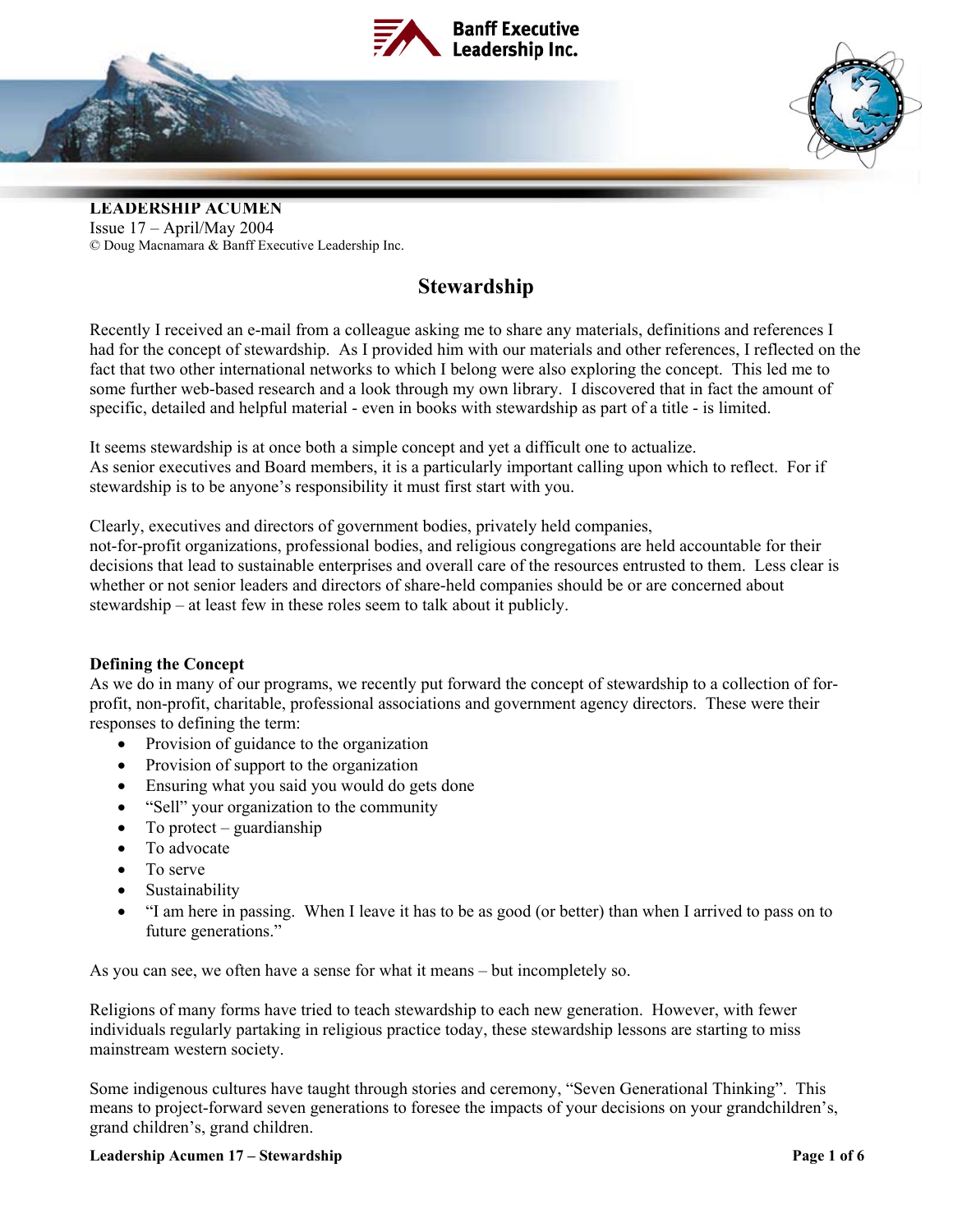The first few bullet points of definition above are positive, partial elements of stewardship. But, by themselves they are not sufficient. The last few bullet points start to get closer to representing the full concept - especially the final one.

Perhaps one definition that is thought provoking and useful comes from Ted Mollegen, an Episcopalian Minister, who has a website dedicated to the topic (see web-link below).

Stewardship means being in charge of something that is entrusted to you, but not your own possession,

It implies accountability to the true owner for what we do with and how we ensure a return on the things we are in charge of, such as:

- ourselves
- material and natural resources
- knowledge and innovations
- our children, employees
- our portion of business or other organizations
- self-regulation and professional standards

Peter Block in "Stewardship – Choosing Service over Self-Interest" suggests:

 Stewardship is an alternative to leadership. Stewardship asks us to be deeply accountable for the outcomes of an institution, without acting to define purpose of others, control others, or take care of others. It can be most simply defined as giving order to the dispersion of power.

An organization called "The Stewardship" adds:

 Stewardship is a force in the universe which acts to preserve the universe from harm – which takes place through the actions and the will of individuals.

Finally, the Alliance for Regional Stewardship contributes:

 Stewards are committed to the long-term well being of their region and recognize the interdependencies between four spheres:

- new economy
- livable community
- social inclusion, and
- governance

Stewards work across boundaries of jurisdiction, sector and discipline to connect these four spheres and create opportunity for their region.

What is particularly exemplary from these diverse sources is the recognition of both financial, as well as other elements. Clearly stewardship goes beyond only fiscal concerns.

#### **Stewardship in the Public Domain**

Politicians and civil servants alike are entrusted by the people to take care of and create a return from the resources they control while in office. It is important to recognize that the power, responsibility, and requirement for accountability in return is conferred by the citizenry – not God, ego, or any one particular individual. And, these privileges can be removed by the citizenry if stewardship is not evident in government leaders' actions.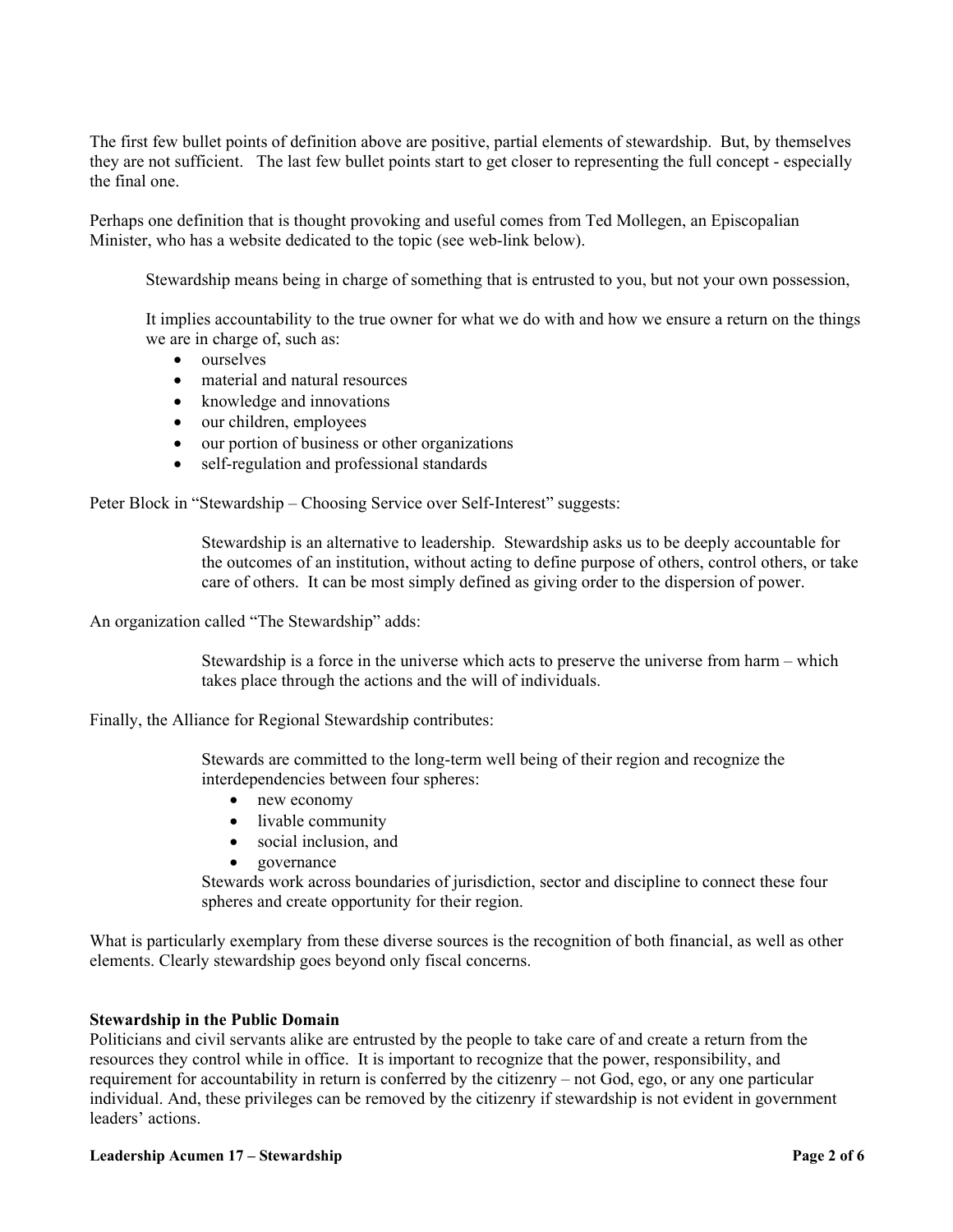Many of the senior bureaucrats I have been fortunate to work with over the years (in several countries) have shown a strong commitment to and sense of stewardship in their work. This sense of stewardship (by name and action) seems stronger than in their counterparts in business and other organizations.

It is not uncommon for those in government to actualize the concept through the development of 50 year strategic plans; to give careful thought to long-term preservation and protection of national parks, wildlife and natural resources; or to facilitate multi-party agreements towards sustainable communities, knowledge and innovation sharing, and social development. Indeed, we often wait for, or expect, government leaders to legislate practices, standards, etc. having considered the various tradeoffs between short-term gain for the few and longer term care and stewardship concerns.

Most politicians come to their role with a passion for "making a difference" or creating long-lasting impact around a particular challenge. And, while this is a powerful motivation for policy development and electioneering, this passion must often be tempered by a broader understanding, systems/network-thinking, and impact analysis when given the responsibilities of power and stewardship.

Leadership and stewardship in this domain is characterized by doing what is "right" and beneficial to the citizenry over the long-term, rather than just what is popular in the short-term. This suggests the need for regularly educating community on issues, open communication, and transparency of decision-making as crucial components to effective stewardship in the public domain.

#### **The Corporate Domain**

I have seen first-hand and heard from many CEO's that longer term, stewardship-based leadership is much easier to exert in privately held companies than in publicly-traded share-held companies. The latter, it seems, is dominated by the drive for short-term profitability, dividend and share-price concerns.

This said, it appears recently that more shareholders, pension funds and the citizenry at large see the fallacy of such short-term thinking and are starting to demand (especially with shares trading at 30-times annual earnings), answers to long-term sustainability concerns.

Such concerns include: plans for sustained profitability and dividends, reasonable growth; innovation-driven product/service replacement; local jobs vs. global outsourcing; environmental liabilities and bio-mimicry manufacturing; succession in leadership and professional expertise.

Imagine the changes to corporate governance and leadership if we started considering the decision-making impact on seven generations of shareholders!

In the manufacturing sector for example, stewardship-in-action would have corporations engaged in total product lifecycle management. Companies like Ford and Nike are now working with noted architect William McDonough to implement the principal that:

#### *WASTE (from one mf'g process) = FOOD (for another mf'g process)*

in order to eliminate (not reduce) waste. Rohner Textiles from Switzerland and Designtex- Steelcase in the U.S.A. are manufacturing textiles and office furniture together, using fabrics and dyes free of toxins – creating products for example, which would be safe for babies to chew on. This involved mobilizing the chemical and other industries along the way. There is a new class of glassy-metals, now in the early stages of commercialization, offer reduced denting, corrosion and scratching plus increased strength, lustre and durability at less than half the weight and raw materials utilization. This kind of innovation could significantly enhance our ability to improve standards of living around the world, while helping sustain our natural resources. Of course, this will also require innovation of new profit models rather than those based on short-term design or short-term durability obsolescent time periods.

#### **Leadership Acumen 17 – Stewardship** *Page 3 of 6* $\blacksquare$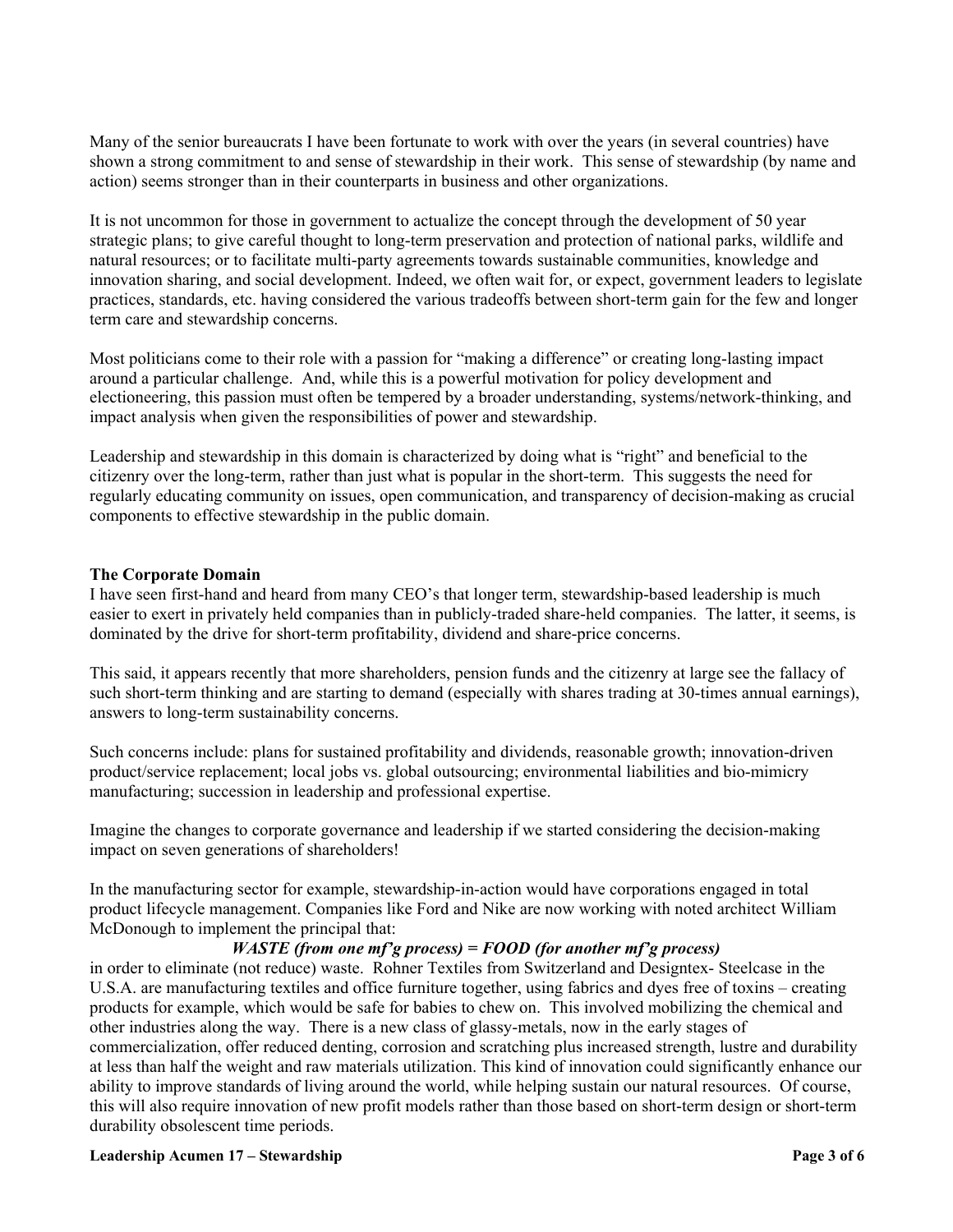In North America, there exists The Product Stewardship Institute (web-link below). This group assists regional and local government agencies to establish co-operative agreements with industry and develop initiatives to reduce the health and environmental impacts from consumer products.

For years now, European countries have required manufacturers to design products that could be shipped to consumers without wasteful packaging – a practice yet to be adopted in North America. Some North American jurisdictions have required paint manufacturers to work with retailers to ensure that consumers can simply return unused paint to their retailer for disposal.

Sadly, many of these stewardship practices have not been applied in lesser developed areas of Asia, South America, and Africa – making them somewhat of a dumping ground for western prosperity's garbage and resource extraction toxins.

This presents both a leadership and stewardship "test" to global companies that work across these different regions. And, admittedly there are some complexities involved. However, will the corporate governance bodies and executive leaderships assert stewardship to ensure that say, the European standards of total life-cycle management and packaging are adapted equally in Asia and North America?

Similar stewardship "tests" exist in other business sectors in such areas as: reclamation of flora/fauna in mine sites; down-wind health issues from oil and gas exploration/extraction; energy and eco-friendly practices in hospitality, energy reduction and packaging in the service sectors – all the while still ensuring profitability and "return" to their owners.

#### **The Association Domain**

Not-for-profit associations represent an interesting perspective in stewardship. Of course, not all associations have the same kind of mandate.

| Professional Associations    | Charged with advancing professional practice, self-regulating and ensuring<br>minimum standards, providing benefits to member professional, and advocacy<br>toward government and community.                          |
|------------------------------|-----------------------------------------------------------------------------------------------------------------------------------------------------------------------------------------------------------------------|
| <b>Industry Associations</b> | To advance their industry's overall perception with government or public,<br>provide common services/benefits/training for members, ensure or promote<br>minimum standards of practice, advocacy of policy positions. |
| <b>Health Associations</b>   | Eradication of disease and/or mitigation of suffering. Advancement in research<br>and minimum clinical standards by health practitioners, advocacy for government<br>policy and public perception of those affected.  |

Yet again, these mandates do have striking similarities. And, if they are not for profit, what are they for? I would suggest the provocative question for association/leaders and governors to examine today would be:

What broad stewardship responsibilities does your association have?

(If not for profit, then for stewardship of…)

I think most members of a community expect associations to really contribute something beyond solely service to the members. And, think of the exciting and highly valuable stewardship contribution to society these associations could make.

> Homebuilders Associations for example could create standards for low toxicity building materials and environmentally sustainable building practices. They could self-regulate trades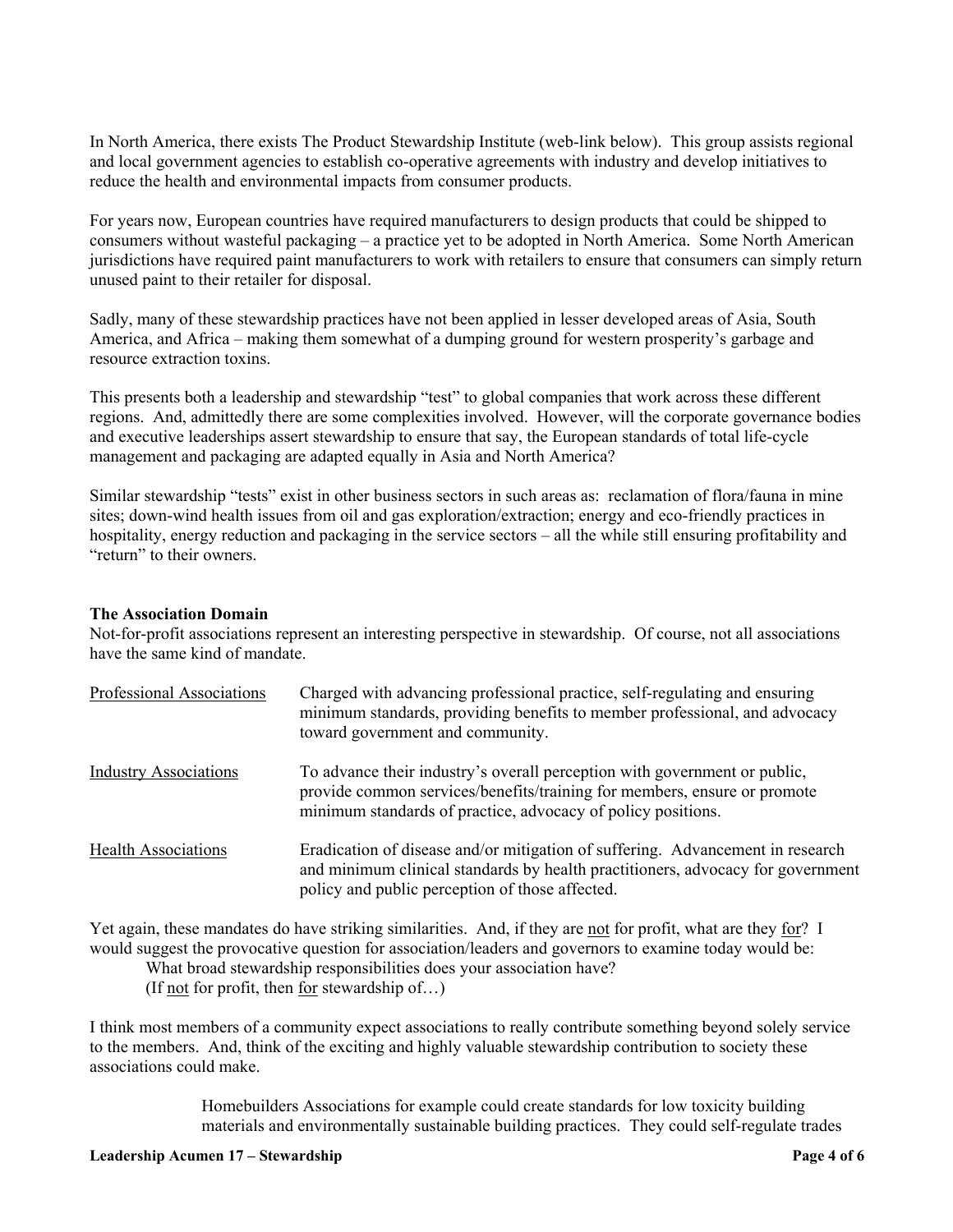and protect consumers against unscrupulous builders such that citizens do not lobby government to regulate/legislate practices.

 Chemical Industry or Petroleum Associations could take the lead in educating all in their industry about profitable, environmentally sustaining, health and socially-enhancing approaches. This would provide leadership in finding truly innovative ways of implementing the Kyoto protocols before government and community force the implementation of penalizing legislation.

 Professional Associations might look at how to transform member practices and knowledge bases as societal needs and technologies shift considerably what it means to be a competent lawyer, doctor, pharmacist, engineer, etc. And, they would act well in advance of the looming scarcity of trained professionals (due to aging demographics of the workforce), to visualize new models for case management - Models that might integrate other professionals/paraprofessionals, for example, as the number of professionals per 100,000 of population drops.

#### **Religions Congregations**

I must admit to some trepidation in approaching this segment! However, there are some inescapable statistics. Every formal religion in the world, except Islam, has declining membership and is likely to continue in this trend into the future

A look through the voluminous literature and references regarding stewardship in this domain begs the question – why has so much of "stewardship" talk in congregations and the religious hierarchy become only about money? Stewards are seen primarily as fund-raisers and collectors, with the topic of tithing, closely linked. Sure, sustainable congregations and institutions require a flow of funds. And, the funds have to support value creation and community stewarding practices in an active manner that is truly visible and appreciated.

However, congregations which focus first on providing sustained support, guidance and facilitating service to community, see vitality in membership and funding-financial sustainability. Similar to associations, congregations and religious institutions have to be seen to be making a difference in the community.

This might include cross-connects to health care, social services and more as a base for: meals-on wheels; specialty counseling, support for AIDS groups, diabetes and others; providing a home for youth groups while also injecting some important values, ethics and spiritual understanding, even leadership development of the next generation or community at large. Outreach and In-reach simultaneously!

Stewardship practices in the religious domain have to strive toward being tangible and broadly valued just as in any other sector.

#### **The Stewardship-Leadership Link**

For those in governance and executive leadership positions, stewardship really should be foremost in your set of responsibilities. It sets the context for so many other elements.

It could be argued that the average individual who is working hard to earn a living, improve the standard of living for their family, and trying to give to their children a better opportunity in life than they had, does so with an inherent sense of micro-stewardship for their family. However, we can unwittingly do this to the detriment of broader stewardship at the community, national, and international levels.